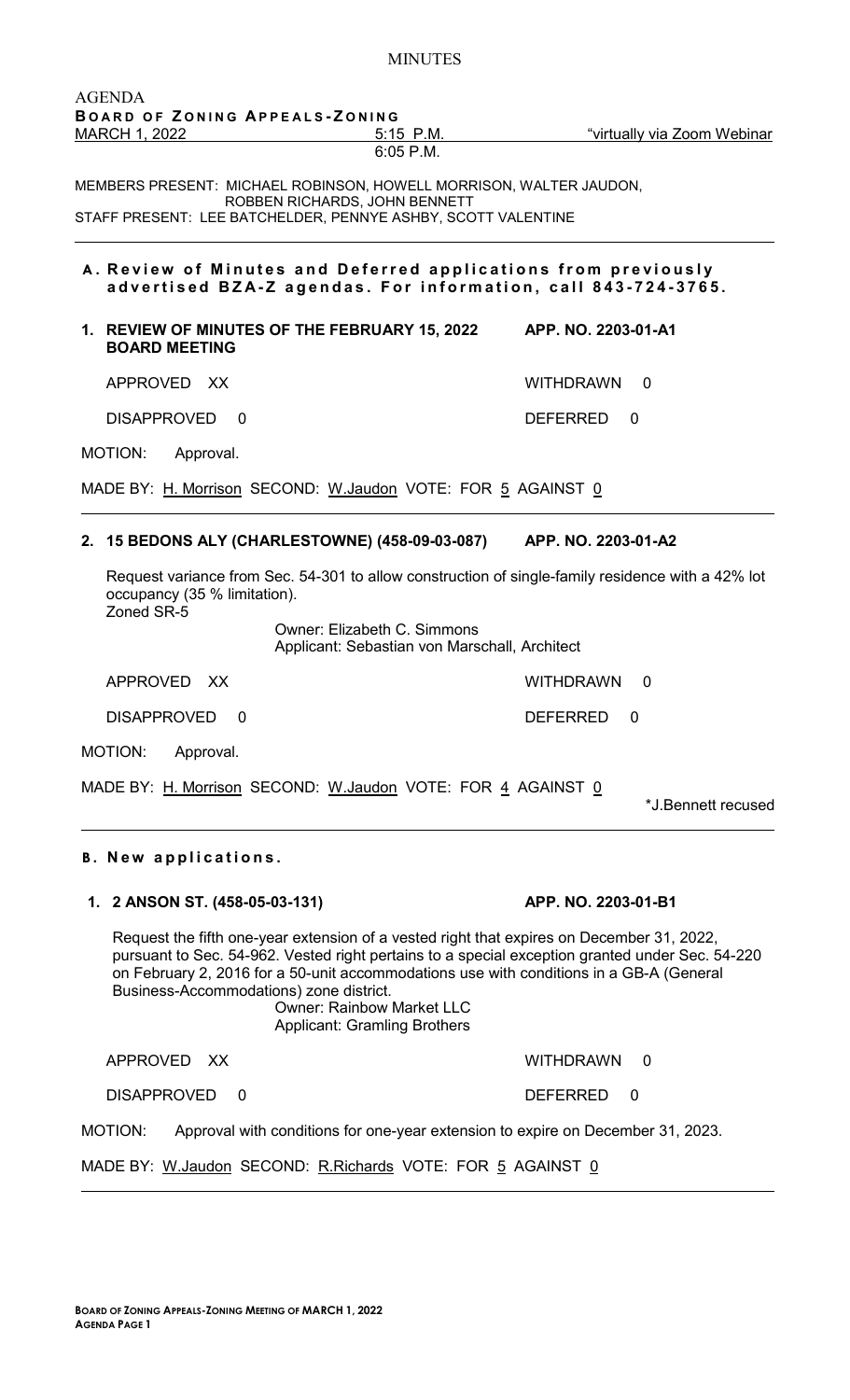#### **2. 40-46 N. MARKET (458-05-03-035) APP. NO. 2203-01-B2**

Request fifth one-year extension of a vested right that expires on December 31, 2022, pursuant to Sec. 54-962. Vested right pertains to a special exception granted under Sec. 54-220 on February 2, 2016 for a 50-unit accommodations use with conditions and a variance granted from Sec. 54- 306 to allow a 3-story building in a GB-A (General Business-Accommodations) zone district.

#### Owner: Rainbow Market LLC Applicant: Gramling Brothers

APPROVED XX WITHDRAWN 0

DISAPPROVED 0 DEFERRED 0

MOTION: Approval with conditions for one-year extension to expire on December 31, 2023.

MADE BY: R.Richards SECOND: J.Bennett VOTE: FOR 5 AGAINST 0

# **3. 8 CLEVELAND ST. (NORTH CENTRAL) (463-15-04-085) APP. NO. 2203-01-B3**

Request variance from Sec. 54-301 to allow construction of a single-family residence with a 3-ft. west side setback, a 6-ft. total side setback (9-ft. 15-ft. required). Request variance from Sec. 54-317 to allow construction of a single-family residence with 1 maneuverable off-street parking space (2 spaces required). Zoned GB

> Owner: Charleston Development, LLC Applicant: Julie O'Conner, American Vernacular, Inc.

APPROVED 0 WITHDRAWN 0

DISAPPROVED 0 DEFERRED XX

MOTION: Deferred.

| MADE BY: | SECOND: | <b>VOTE: FOR</b> | <b>AGAINST</b> |  |
|----------|---------|------------------|----------------|--|
|          |         |                  |                |  |

# **4. 19 PEACHTREE ST. (NORTH CENTRAL) APP. NO. 2203-01-B4 (463-12-01-058)**

Request special exception from Sec. 54-110 to allow a 1-story addition (hallway/living room/bedroom/bath/closet) that extends a non-conforming 3-ft. east side setback (9-ft. required). Request variance from Sec. 54-301 to allow a 1-story addition with an 8.16-ft. rear setback (25-ft. required). Zoned SR-2

> Owner: Kristin VanGuilder Applicant: Julie O'Conner, American Vernacular, Inc.

APPROVED XX WITHDRAWN 0

DISAPPROVED 0 DEFERRED 0

MOTION: Approval.

MADE BY: R.Richards SECOND: J.Bennett VOTE: FOR 5 AGAINST 0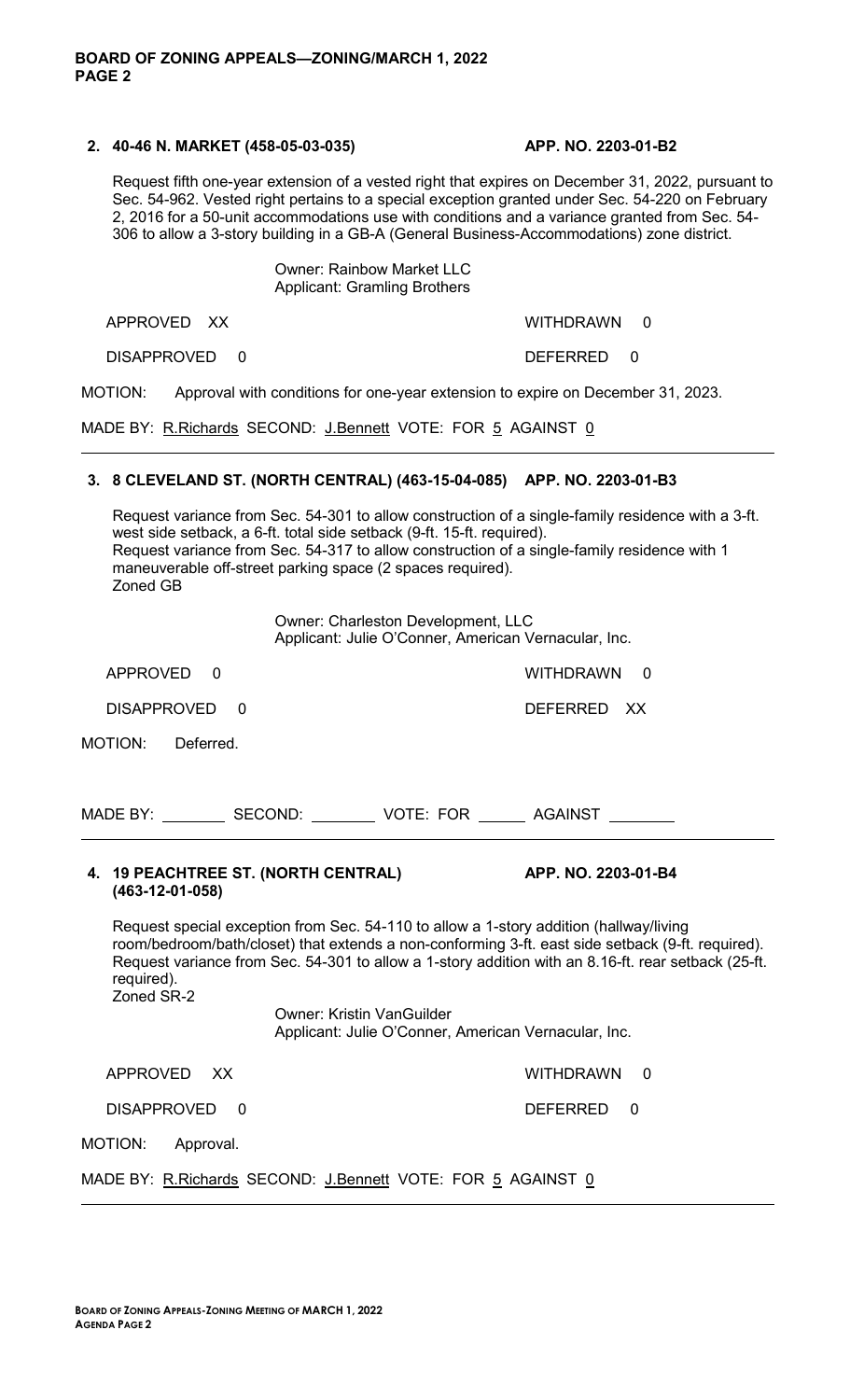### **5. 468 KING ST. (MAZYCK/WRAGGBOROUGH) APP. NO. 2203-01-B5 (460-12-02-031)**

Request special exception under Sec. 54-506 to allow existing late night use bar/restaurant within 500-ft. of a residential zone district to expand by adding outdoor patron use area (1,220sf deck). Request special exception under Sec. 54-511 to allow existing bar/restaurant to add 1,220sf of outdoor patron use area (deck) without providing 10 parking spaces. (expanded restaurant requires 28 spaces). Zoned MU-2/WH

> Owner: Roy Neal Applicant: Synchronicity

APPROVED XX WITHDRAWN 0

DISAPPROVED 0 DEFERRED 0

MOTION: Approval with conditions: 1) no amplified or live music outside/deck; 2) no increase in the patron occupancy limit on this property.

MADE BY: J.Bennett SECOND: H.Morrison VOTE: FOR 5 AGAINST 0

# **6. 16 KING ST. (CHARLESTOWNE) (457-16-02-066) APP. NO. 2203-01-B6**

Request special exception under Sec.  $54-110$  to allow a vertical extension,  $2<sup>nd</sup>$  story addition (bathroom/laundry area) to a non-conforming building footprint that does not meet the required 3 ft. north side setback and 3-ft. rear setback. Zoned SR-4

> Owner: Sanford A. Cockrell, III and Stewart Corchiani Applicant: Beau Clowney Architects, Victoria Goss

| APPROVED<br>$\Omega$                                                                     | WITHDRAWN<br>$\Omega$                                                                           |  |  |  |  |
|------------------------------------------------------------------------------------------|-------------------------------------------------------------------------------------------------|--|--|--|--|
| DISAPPROVED 0                                                                            | DEFERRED XX                                                                                     |  |  |  |  |
| MOTION: Deferral.                                                                        |                                                                                                 |  |  |  |  |
| MADE BY: ___________ SECOND: __________ VOTE: FOR ________ AGAINST _________             |                                                                                                 |  |  |  |  |
| 7. 2414 SYLVAN SHORES DR. (SYLVAN SHORES) APP. NO. 2203-01-B7<br>$(310 - 05 - 00 - 051)$ |                                                                                                 |  |  |  |  |
| height limitation).<br>Zoned SR-1                                                        | Request variance from Sec. 54-301 to allow an 8-ft fence to rear and side property lines (6-ft. |  |  |  |  |
| Owner and Applicant: Alton G. Silver                                                     |                                                                                                 |  |  |  |  |
| APPROVED XX                                                                              | WITHDRAWN 0                                                                                     |  |  |  |  |
| DISAPPROVED 0                                                                            | DEFERRED 0                                                                                      |  |  |  |  |
| MOTION: Approval.                                                                        |                                                                                                 |  |  |  |  |
| MADE BY: H. Morrison SECOND: W. Jaudon VOTE: FOR 5 AGAINST 0                             |                                                                                                 |  |  |  |  |